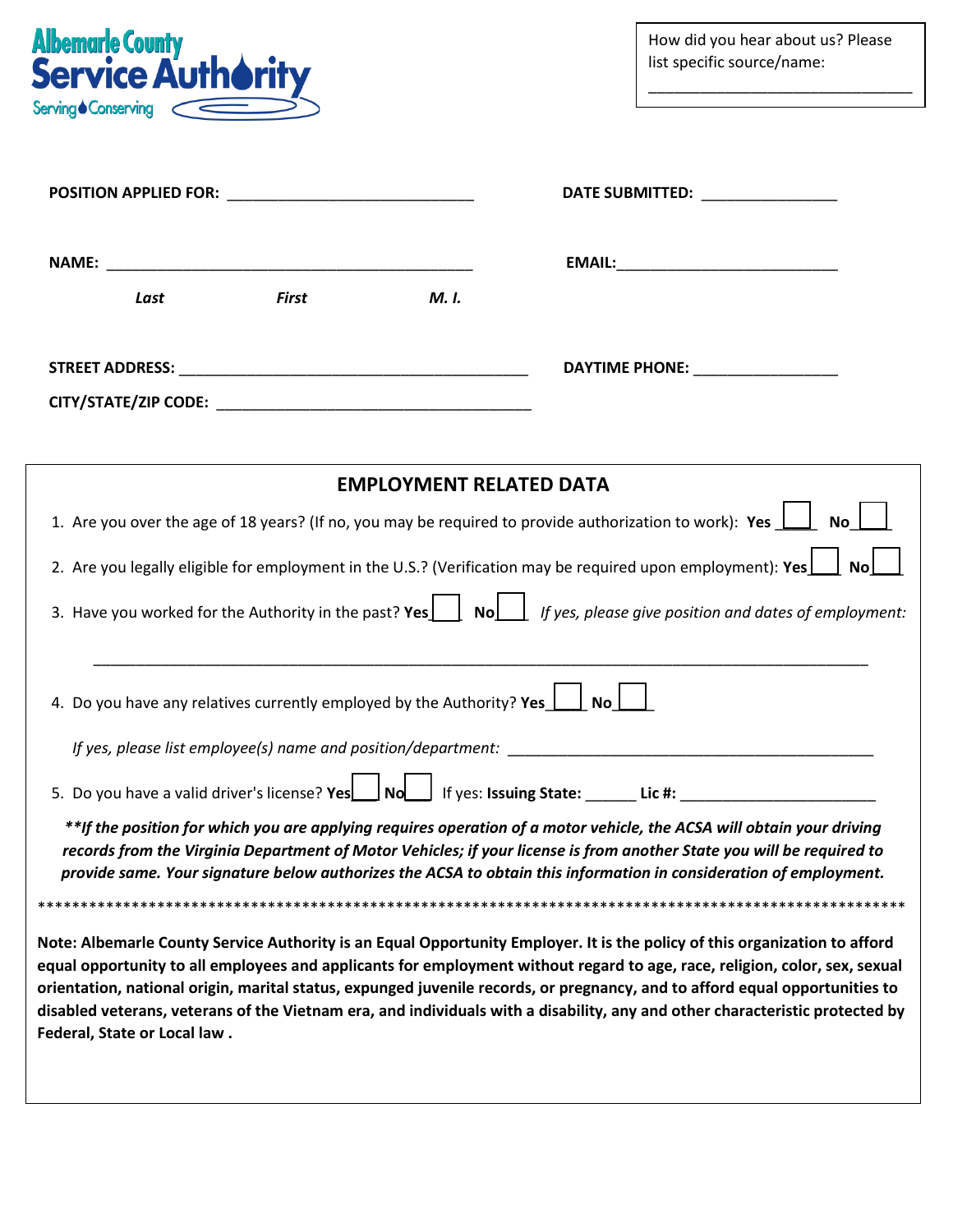## **EDUCATIONAL INFORMATION**

|                                                       | Diploma: Yes   No                                                                                                    |
|-------------------------------------------------------|----------------------------------------------------------------------------------------------------------------------|
|                                                       |                                                                                                                      |
|                                                       | Degree: Yes LIND                                                                                                     |
| City/ State:                                          |                                                                                                                      |
|                                                       | Degree: Yes   No                                                                                                     |
|                                                       |                                                                                                                      |
| Business/Trade School: _______________________        | Degree/ Certificate: Yes   No                                                                                        |
| City/State:                                           |                                                                                                                      |
|                                                       |                                                                                                                      |
| $Yes \perp No \perp$ if yes, please describe in full: | Have vou completed any special courses, seminars and/or training related to the position for which you are applying? |
|                                                       |                                                                                                                      |
|                                                       |                                                                                                                      |
|                                                       |                                                                                                                      |
|                                                       |                                                                                                                      |
|                                                       |                                                                                                                      |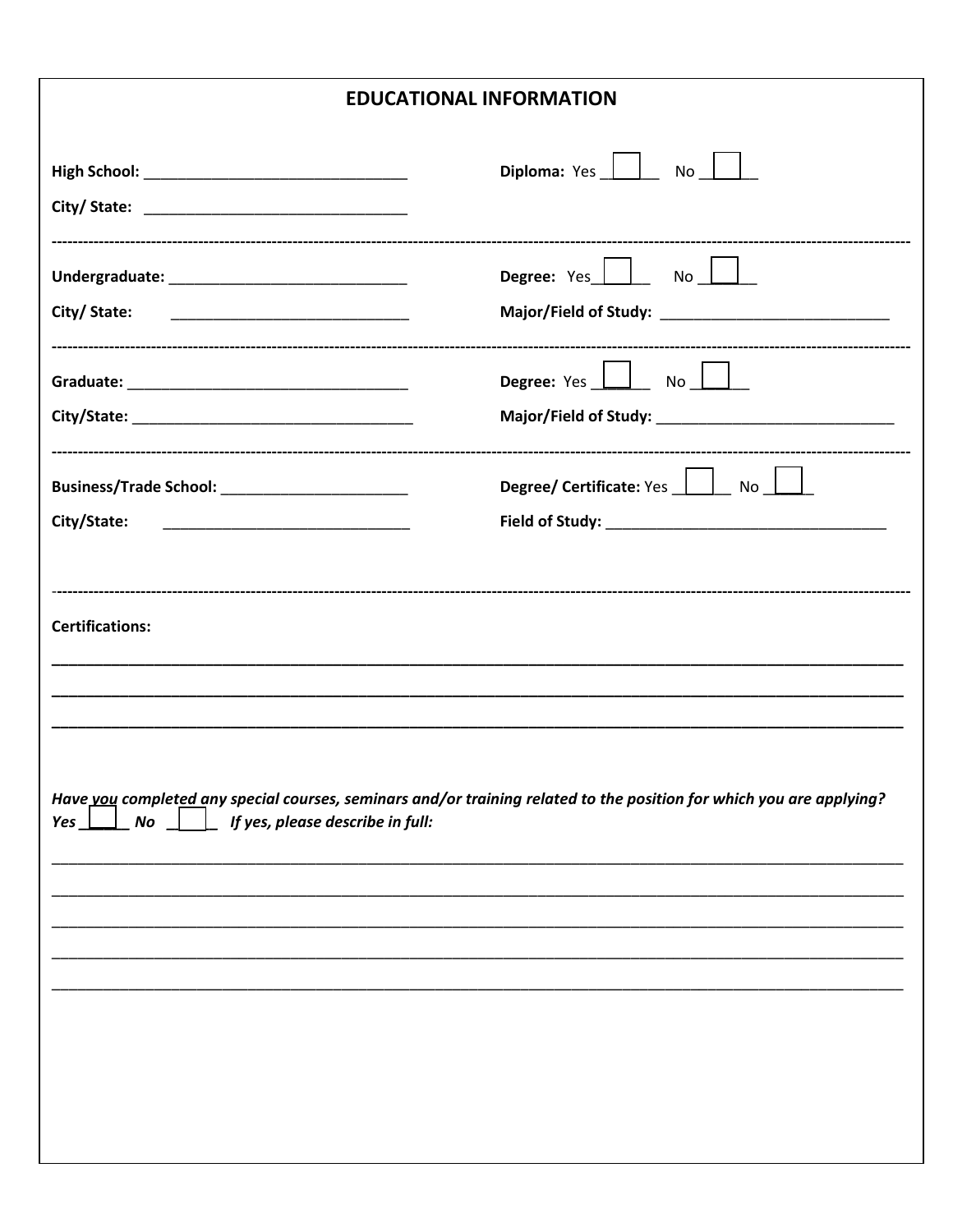| <b>WORK HISTORY</b>      |                                                                                  |  |  |  |  |  |
|--------------------------|----------------------------------------------------------------------------------|--|--|--|--|--|
|                          | Please list work history beginning with the most current employment first:       |  |  |  |  |  |
|                          |                                                                                  |  |  |  |  |  |
|                          |                                                                                  |  |  |  |  |  |
|                          |                                                                                  |  |  |  |  |  |
| <b>Principal Duties:</b> |                                                                                  |  |  |  |  |  |
|                          |                                                                                  |  |  |  |  |  |
|                          |                                                                                  |  |  |  |  |  |
|                          |                                                                                  |  |  |  |  |  |
|                          |                                                                                  |  |  |  |  |  |
| <b>Principal Duties:</b> |                                                                                  |  |  |  |  |  |
|                          |                                                                                  |  |  |  |  |  |
|                          |                                                                                  |  |  |  |  |  |
|                          |                                                                                  |  |  |  |  |  |
|                          |                                                                                  |  |  |  |  |  |
| <b>Principal Duties:</b> |                                                                                  |  |  |  |  |  |
|                          | ,我们也不能在这里的,我们也不能在这里的时候,我们也不能在这里的时候,我们也不能会不能会不能会不能会不能会不能会不能会。""我们的人们,我们也不能会不能会不能会 |  |  |  |  |  |
|                          | Please indicate any employers listed above that you do NOT wish to be contacted: |  |  |  |  |  |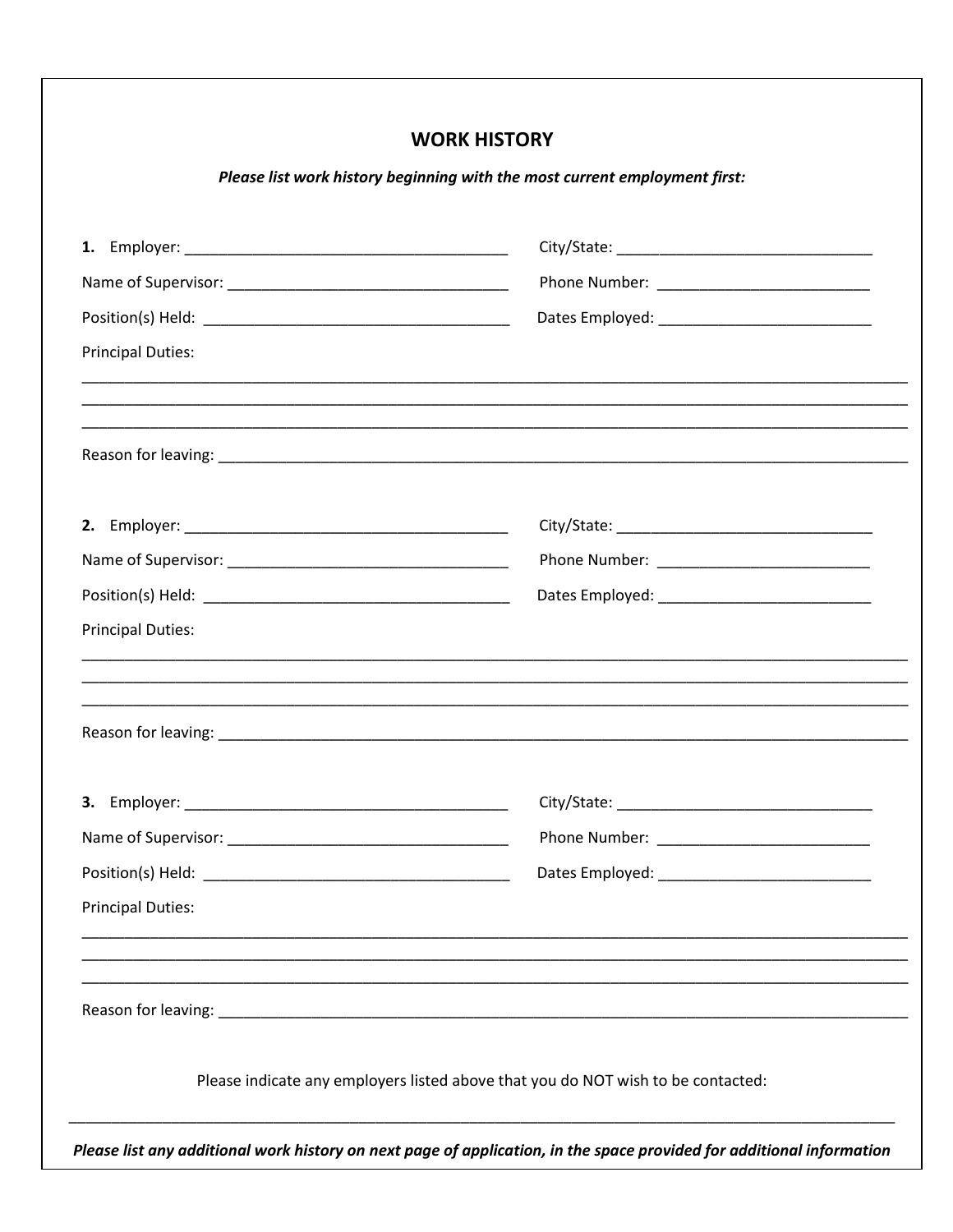|                                                                                               | <b>REFERENCES</b>                                                                                                   |  |  |  |  |  |
|-----------------------------------------------------------------------------------------------|---------------------------------------------------------------------------------------------------------------------|--|--|--|--|--|
| List three people, unrelated to you, who know you well and have agreed to provide references: |                                                                                                                     |  |  |  |  |  |
| 1. Professional Reference (required)                                                          |                                                                                                                     |  |  |  |  |  |
|                                                                                               |                                                                                                                     |  |  |  |  |  |
|                                                                                               |                                                                                                                     |  |  |  |  |  |
|                                                                                               |                                                                                                                     |  |  |  |  |  |
| 2. Professional Reference (required)                                                          |                                                                                                                     |  |  |  |  |  |
|                                                                                               |                                                                                                                     |  |  |  |  |  |
|                                                                                               |                                                                                                                     |  |  |  |  |  |
|                                                                                               |                                                                                                                     |  |  |  |  |  |
|                                                                                               |                                                                                                                     |  |  |  |  |  |
| 3. Personal Reference (required)                                                              |                                                                                                                     |  |  |  |  |  |
|                                                                                               |                                                                                                                     |  |  |  |  |  |
|                                                                                               |                                                                                                                     |  |  |  |  |  |
|                                                                                               |                                                                                                                     |  |  |  |  |  |
|                                                                                               |                                                                                                                     |  |  |  |  |  |
| the space below:                                                                              | If you believe that we need additional information in order to evaluate your application for employment, please use |  |  |  |  |  |
|                                                                                               |                                                                                                                     |  |  |  |  |  |
|                                                                                               |                                                                                                                     |  |  |  |  |  |
|                                                                                               |                                                                                                                     |  |  |  |  |  |
|                                                                                               |                                                                                                                     |  |  |  |  |  |
|                                                                                               |                                                                                                                     |  |  |  |  |  |
|                                                                                               |                                                                                                                     |  |  |  |  |  |
|                                                                                               |                                                                                                                     |  |  |  |  |  |
|                                                                                               |                                                                                                                     |  |  |  |  |  |